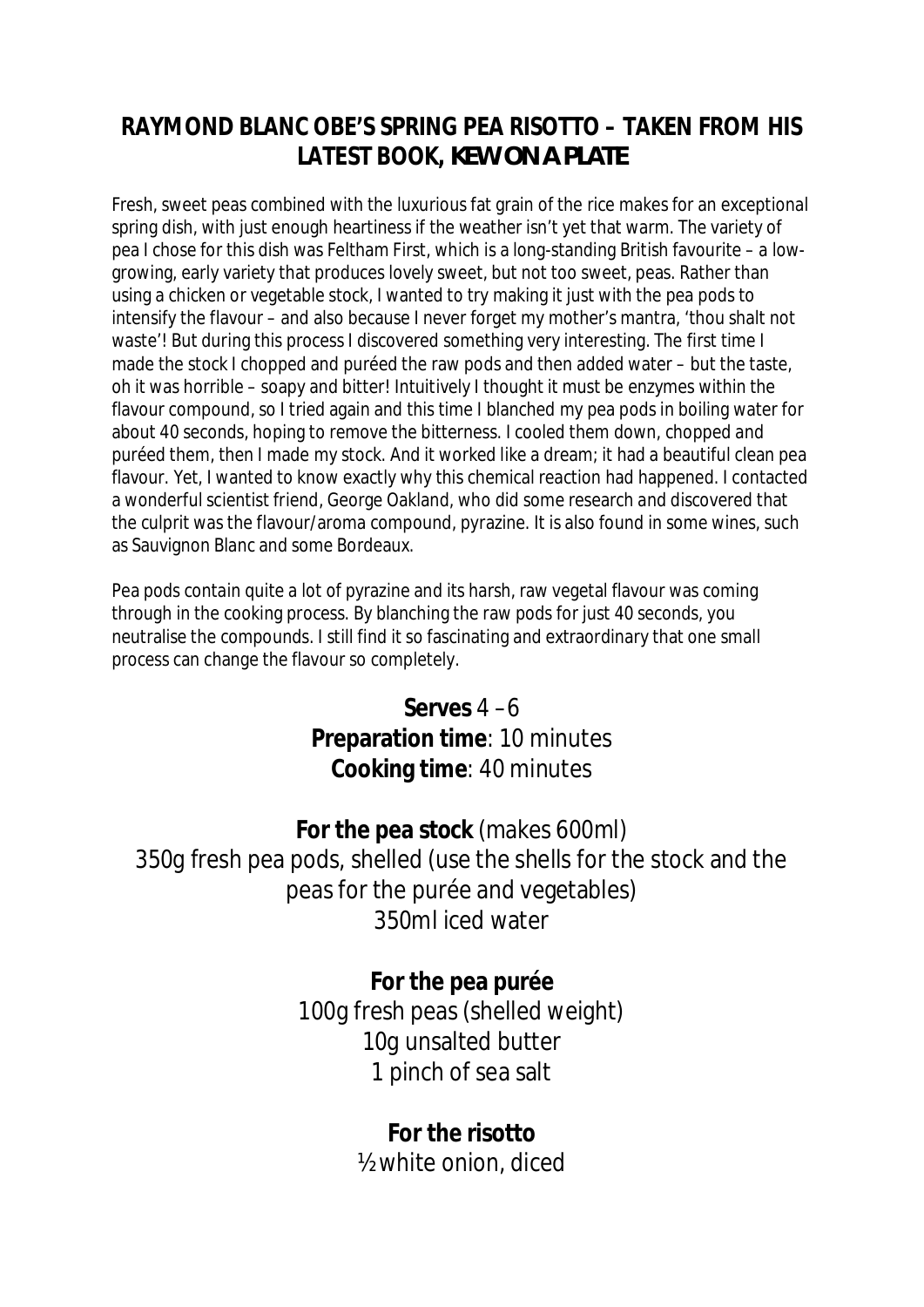2 tbsp refined olive oil or 30g unsalted butter 1 small garlic clove, finely grated 200g carnaroli rice 100ml white wine, plus extra to finish (optional) 40g freshly grated Parmesan sea salt and freshly ground black pepper

**For the vegetables** 5g unsalted butter 120g baby courgettes, cut into 2mm slices 140g fresh peas (podded weight) 40g French breakfast radish, sliced 40g radish tops 40g baby leaf spinach

**To finish** juice of <sup>1/4</sup> lemon 50ml extra virgin olive oil or 50g unsalted butter

## **To garnish (optional)** 15g pea shoots, blanched in boiling water for 5 seconds 20g Parmesan shavings

Start by making the pea stock, in a large pan of simmering water, blanch the pea pod shells for 1 minute. Using a slotted spoon, remove the blanched shells and refresh them in the iced water. (By refreshing the pods in the iced water you not only retain the colour but also the freshness and maximise the retention of vitamins and nutrients.) Once cooled, blitz the iced water and blanched pea pods in a food processor until smooth and strain through a fine sieve. Set aside 100ml to make the pea purée and the remaining 500ml to make the risotto.

Next, make the pea purée. In a small saucepan on a medium heat, sweat the peas in the butter for 5 minutes, adding a pinch of salt. Add the 100ml of reserved pea stock, bring to a boil and simmer for 4 minutes. Transfer to a blender or food processor, blend until smooth and leave to cool.

For the risotto, in a medium saucepan on a low heat, sweat the onion in the olive oil with a pinch of salt for 2 minutes, until translucent. Add the garlic. Stir in the rice and continue to cook on a low heat for 3 minutes, until the grains of rice appear shiny (this will give flavour and prevent them sticking together).